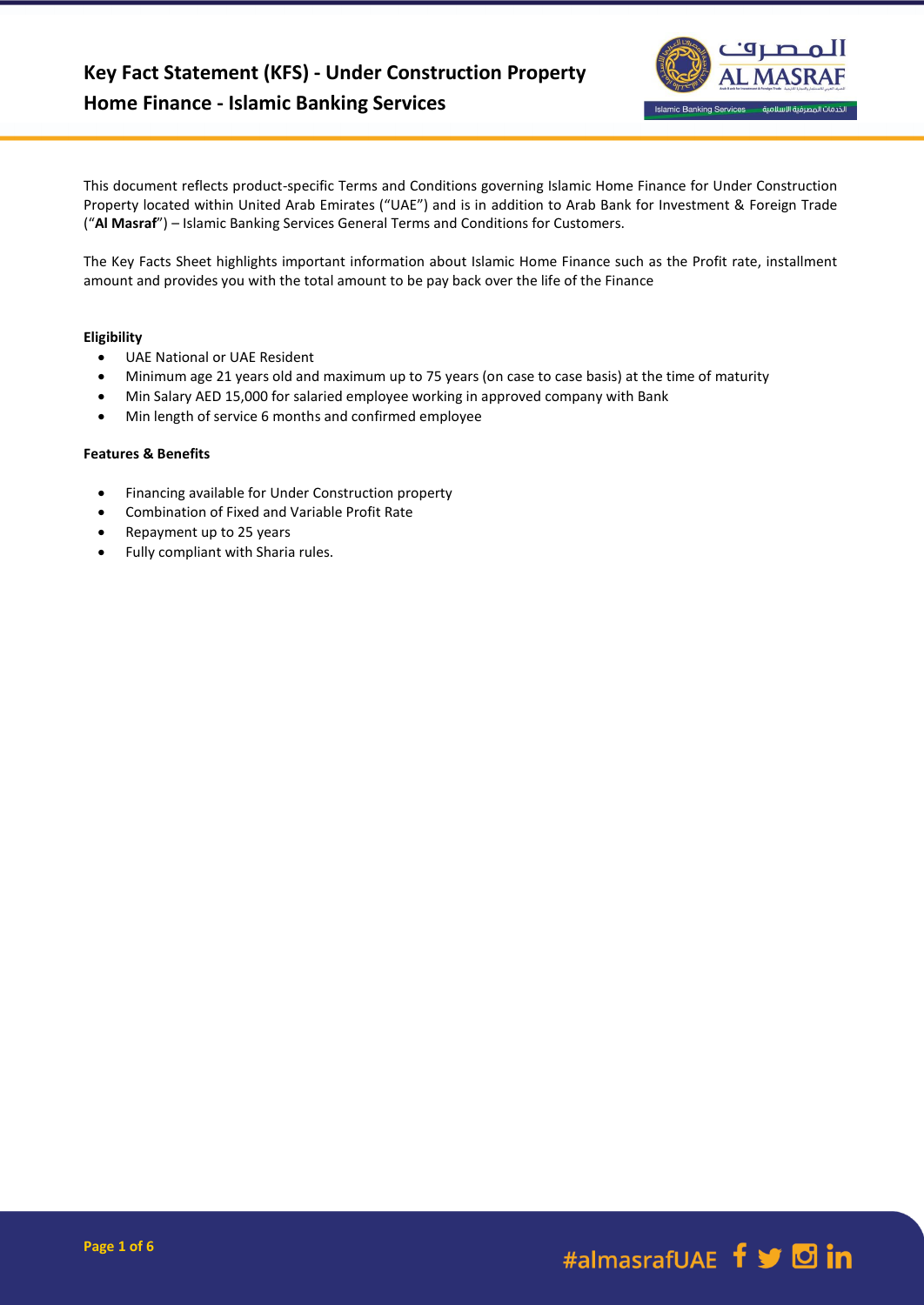

#### **Additional notes and Frequently Asked Questions**

#### **1. Finance Structure:**

Our Home Finance is based on Sharia structure of Forward Ijarah Muntahia Bittamleek. The Bank will purchase property from the Seller (owner of the property) through Islamic contract and lease back to the customer under Forward Ijarah Muntahia Bittamleek Contract ("Agreement)

## **2. Use of the property:**

During the Finance Tenor, the property shall be used and occupied as a residence and for no other purposes without the written consent of the Bank.

#### **3. Down Payment:**

Bank will evaluate the land / property from one of the approved listed evaluator with the Bank to determine the market value. The Finance will be based on the property market value and you will require to pay the applicable down payment. You hereby undertake to provide such proof of payment prior to the transfer of the property at the relevant regulatory department.

In buyout or resale cases, you must settle the difference amount between liability of the bank/seller and the approved Finance value.

#### **4. Equal Monthly Installment (EMI):**

- a. You will pay Principle + Profit (as per Bank's prevailing rate) to the Bank on monthly basis. After the Fixed Profit Rate, the Monthly Installment calculated on EIBOR + Bank's Margin (Min Floor Rate). Based on the EIBOR revision period, the Monthly Installment for future installment may increase/ decrease from time to time.
- b. You are required to pay the Monthly Installment on due date to the Bank as per the repayment frequency.
- c. In case due to higher profit rate, you are not able to make installment on due date to the Bank, you should visit the Branch or meet your Relationship Manager and explain the reason and rationale and place request for Bank's review and approval to reschedule the installment if eligible.

#### **Example:**

| Finance amount (Principal)                         | $\pm $ AED 2,000,000                             |
|----------------------------------------------------|--------------------------------------------------|
| Finance duration (Tenor)                           | 300 months                                       |
| Minimum Profit Rate (Rate)                         | $: 3.75\%$ per annum                             |
| <b>Profit Rate Formula</b>                         | : Profit Rate*(1 + Profit Rate)Tenor/((1+ Profit |
|                                                    | Rate)Tenor-1)                                    |
| Thus your Monthly Installment for Month 1 would be | $\Delta$ FD 10 282 62/-                          |

Thus your Monthly Installment for Month 1 would be **:** AED 10,282.62/-

| <b>Principal Amount</b> | Tenor | Profit Rate 3.75% per annum | Monthly Installment for 1 <sup>st</sup> month |
|-------------------------|-------|-----------------------------|-----------------------------------------------|
| 2,000,000               | 300   | 0.0031*2.550/1.5499         | 2,000,000*0.00515                             |
|                         |       | $=0.00514$ per month        | $=$ AED 10.282.62                             |

Note: After 1<sup>st</sup> installment, the Monthly Installment will be calculate based on the Principle outstanding amount.

#### **Warning: These figures are estimates/ examples only.**

#### **5. In case of Delay in Handover:**

In the event of delay in completing the project beyond the grace period (as stated in the Offer Letter or agreed with the Bank) from the date of completion of construction as per the Contractor's Agreement.

- a. Bank will proceed with the property evaluation to check if the property is in useable form to start the Monthly Installment.
- b. Based on the evaluation report presented by Evaluator to the Bank, the Monthly Installment will start date

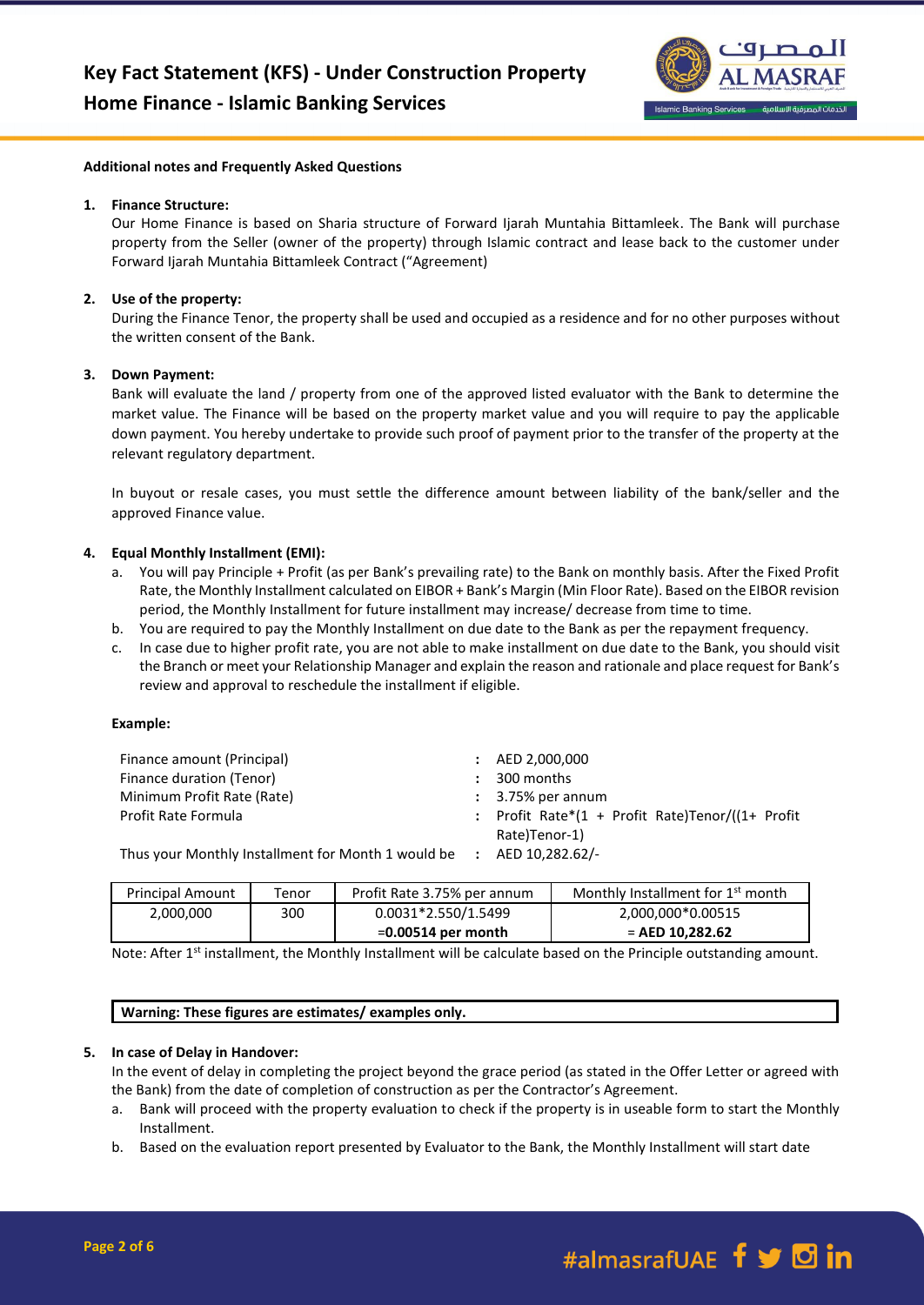

# **6. Fixed Profit Rate:**

The Fixed Profit Rate is applicable for fixed tenor you will pay fixed Monthly Installment. After the expiry of Fixed Profit Rate, the installment will be calculate based on the prevailing Variable Profit Rate.

# **7. Variable Profit Rate:**

The variable profit rate is indicative and subject to change in accordance with the terms of the Agreement. The Bank's Base Rate is linked to EIBOR with the 3 months' review frequencies due to which the installments may increase or decrease based on the prevailing Profit Rate. However, the margin % remains fixed throughout the Tenor of the facility.

# **8. Property Evaluation Fee**

You will require to pay the Property Evaluation Fee to cover the cost of appraisal of the property done by one of the approved evaluator with the Bank. The Property Evaluation Fee may vary depending upon the location / Emirate, type and numbers of the Property.

## **9. Maximum Finance Amount:**

The Maximum Finance Amount you can avail with a Home Finance depends on your income, expenses, liabilities etc. the Bank will consider all your expenses and liabilities to make sure that you can make repayments on the Finance without placing yourself under financial stress

## **10. Life Takaful:**

- a) You are required to choose the Life Takaful from one of the three Bank's approved Takaful provider selected by the Bank for the entire Finance Tenor and it will be assigned to Arab Bank for Investment Foreign Trade (Al Masraf).
- b) The Life Takaful should cover your Finance outstanding in the event of death due to any reason, terminal illness and permanent total disability to mitigate the risk associated with the life.
- c) The Life Takaful premium calculated on the Finance outstanding amount i.e. Monthly Premium = Finance outstanding amount x Life Takaful rate %
- d) The Life Takaful premium may not be fixed amount as it calculates on the Finance outstanding and paid on monthly basis to the Bank. The Bank will deduct this amount along with the Finance Monthly Installment from the Customer's account
- e) The Life Takaful premium may increase or decrease during the Finance Tenor based on the takaful provider rate
- f) The Life Takaful coverage should be in place prior to acceptance of the offer and disbursement of Finance by the Bank.
- g) Non-payment of Life Takaful payments shall be consider as an event of default under the facilities.

## **11. Property Takaful**:

- a) You will required to choose the Property Takaful from one of the three Bank's approved Takaful provider selected by the Bank for the entire Finance Tenor and it will be assigned to Arab Bank for Investment Foreign Trade (Al Masraf).
- b) The Property Takaful should cover the risk associated with the property i.e. fire and major maintenance including Total Loss and Partial Loss.
- c) The Property Takaful premium calculated on the property value i.e. Annual Premium = Property Value x Property Takaful rate %
- d) The premium will be deduct on annually basis through direct debit or your bank account with Bank.
- e) The Property Takaful premium may increase or decrease during the Finance Tenor based on the takaful provider rate
- f) The Property Takaful coverage should be in place prior to acceptance of the offer and disbursement of Finance by the Bank.
- g) Non-payment of Property Takaful payments shall be consider as an event of default under the facilities.

# **12. Property All Risk Policy:**

- a) This policy is applicable for under construction property only
- b) You should advise the Contractor to assign the same to Arab Bank for Investment and Foreign Trade (Al Masraf).

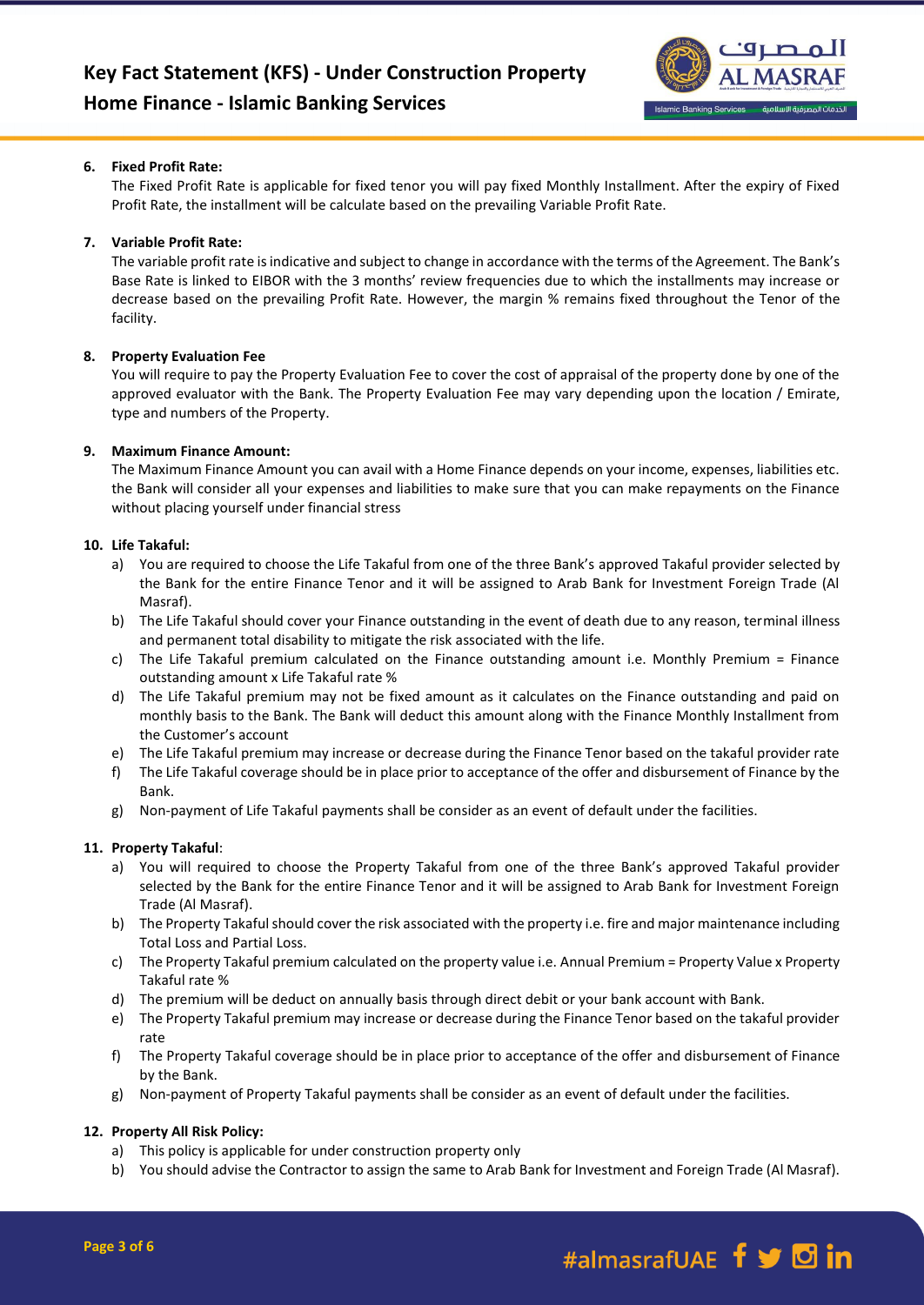

- c) The policy covers any damage incurred by or hindering the project including the project site and  $3^{rd}$  party due to the project, plus any damages caused by fire, theft, accident, flood, rain, deliberate vandalism or other relevant risks.
- d) The Insurance policy starts from the execution date of Istisna'a Contract and until Initial Hand-Over.
- e) You should obtain copies (which has to be attested from the insurance company) of the insurance policies for the project from Constructor and submit to Bank prior commencing of the work / upon renewal of each policy or also at any time upon the request of the Bank

# **13. Property mortgaged to the Bank:**

The property will be mortgage to the Bank until the Principal, accrued Profit, fees and charges fully paid to the Bank. The mortgage on property is a security on the Finance, which means you cannot sell the property / mortgage to third party if the customer cannot continue to make repayments.

All owners whose names are stated in the property ownership document should be an applicant for the Finance facility.

## **Warning:**

# **14. Installment not paid on time:**

**You shall pay the monthly installment on due date and if you fails to pay the monthly installment your account will go into arears. This may affect your credit rating, which may limit your ability to be granted any finance in the future. Further, if you fail to pay three consecutive installments, the Agreement shall be terminated and the remaining installments shall become payable within a period of 15 days of receiving a written notice from the Bank, and the Bank shall have the right to take applicable legal action against you that includes the sale of mortgaged property, and therefore, you may lose your property**

# **15. Home Finance Reschedule**

Customer must inform the bank in case your monthly income is reduced due to (Salary reduction from employer, allowances withdraw/ turning into pensioner/ Property Rent where the partial installment was dependent on rent). Al Masraf will assist you to reschedule the existing Home Finance for applicable tenor to maintain your monthly expenses vs income.

#### **Warning:**

# **16. Delay penalty:**

**Bank is entitled to charge delay penalty fee (as per Bank's Schedule of Fees available on Almasraf.ae) from the due Monthly Installment after the lapse of the payment due date or Monthly Installment date on Finance as a commitment to donate, on monthly basis until all payments due or installments are paid.** 

# **17. Modification of property:**

The Customer is not permitted to make any modifications, additions, improvements, substitutions or alterations to the Property without the prior written approval of the Bank. If approved by the Bank, such modifications shall be at the expense of the Customer.

#### **Warning:**

# **18. Delay in completing the Project:**

**In the event of a delay in completing the Project by Contractor, the Bank may impose the delay penalty on the Contractor. Such penalty shall be deducted from any sums payable by Bank to the Contractor. The delay penalty shall be calculated from the date of scheduled completion, without any need for notice or legal action.**

# **Period (no of days) \* (1% of Project Cost or AED XXXX)/ Original Completion Period (No of Days)**

# **19. Payment to Contractor during the Construction period:**

The payment to Contractor will be paid in trenches according to the agreed stage is completed as per the plan. The tranche payment will be made against the "Progress Payment Certificate- PPC" signed by Contractor and Consultant and this should be approved by the Bank's evaluator.

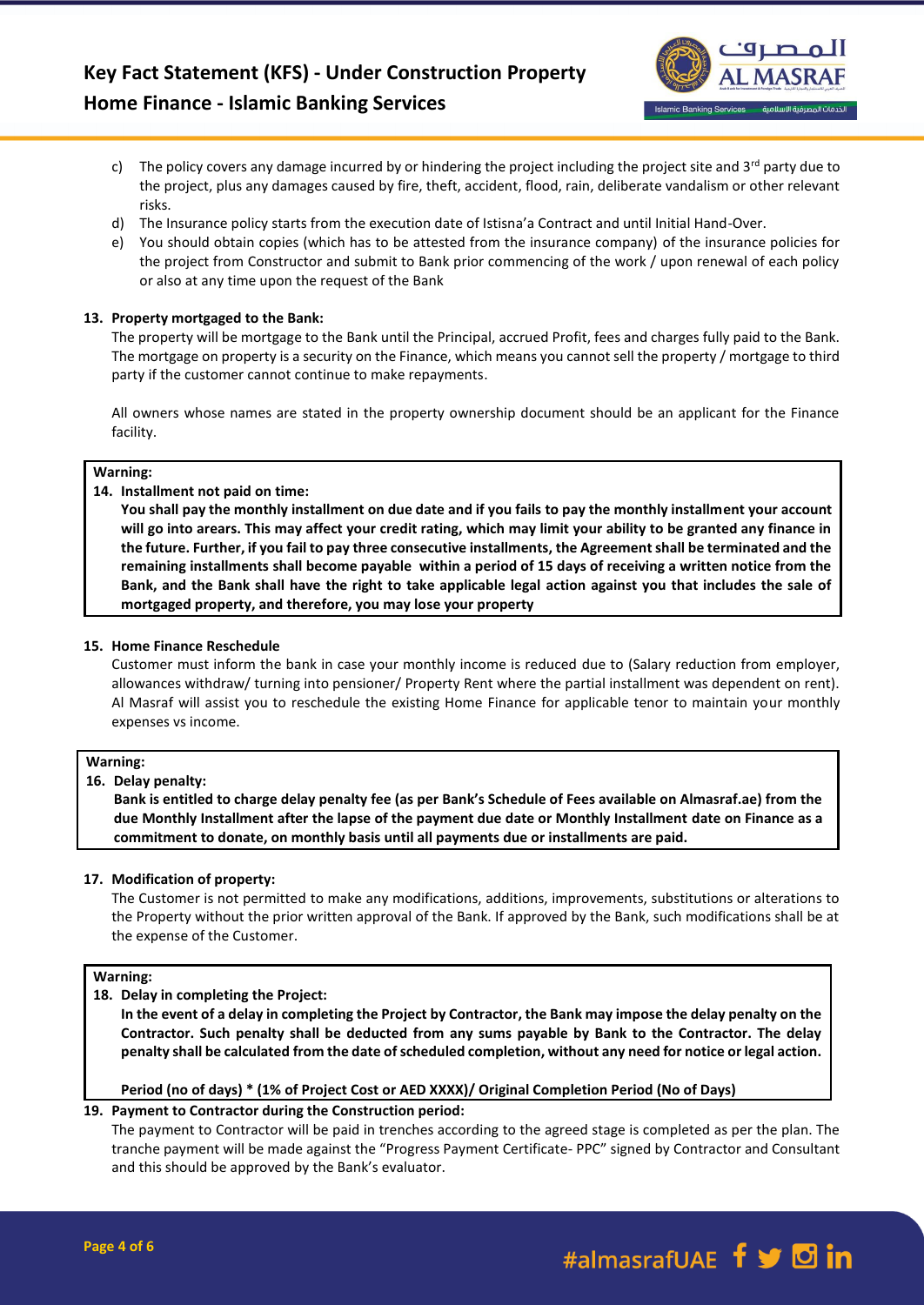

In case any requirement is not met in the" stage completion report" by Bank's evaluator, the payment to Contractor may postponed till the required stage is completed or partial amount may release by the Bank.

## **20. Retention Amount from Tranche Payment:**

The Bank will retain the Retention Amount as specified in the Istisna'a Contract from each stage tranche payment which will be released upon final handover

## **21. Profit during the Contraction Period:**

Profit will start accruing on Bank's Portion during the drawn down period & will be paid by you on monthly basis during the construction period

## **22. Construction Period:**

Your Contractor to complete the construction within 2 years and it may extend on case to case basis up to 12 months in case of delay in completion

## **23. Performance Bond:**

You are required to submit the Performance Bond equal to the amount stated in the Istisna'a Contract from the Contractor to the Bank.

The performance bond should be valid throughout the period of construction period and automatically renewal able up to the date falling three months from the Initial Hand-Over date or from any other date or for any other period agreed by the Contractor and Bank.

## **24. Schedule of Fees:**

This Finance is governed by Schedule of Fees and Charges. In the event any of these fees are due to be paid, such fees should be paid by the Customer.

- a) Al Masraf publishes it Retail Banking Schedule of Fees & Charges in line with it's commitment to a transparent Customer relationship. *[\(Click here to refer to Retail Banking Schedule of Charges\)](https://almasraf.ae/schedule-of-charges/)*
- b) Customer are strongly encouraged to write to us on [info@almasraf.ae](mailto:info@almasraf.ae) in case of need for more clarity on any fees charged to the account.

# **25. Partial Settlement:**

The Bank will allow Partial Settlement during the Finance term and you will require to pay the applicable fees as mentioned on the Almasraf.ae website. You will have following options to reschedule as Finance:

- a) Pay same installment and reduce the tenor OR
- b) Decrease your monthly installment and maintain the same tenor

#### **26. Deferment or Postponement**

Deferment is the delay or suspension of Monthly Installment. You are required to submit the request at our Branch and mentioned the reason for deferment and pay the applicable fee mentioned on our website [\(www.almasraf.ae\)](http://www.almasraf.ae/). The Bank will assess your request based on the eligibility and policy and accordingly, defer the installment as per

# your request

**Warning**

**In the event of deferment, the Finance maturity period will be increased by the number of deferments availed by you during the Finance term**.

## **27. Home Finance closure**

You can request to close the facility by submitting the request by visiting any of Al Masraf Branches and submit the Early Settlement Form. The applicable Early Settlement Fee (you may visit www.almasraf.ae Schedule of Fees & Charges page) will be charge on the Principal Finance outstanding amount.

#### **28. Early Settlement Amount:**

The Early Settlement Amount is being calculated as follows: